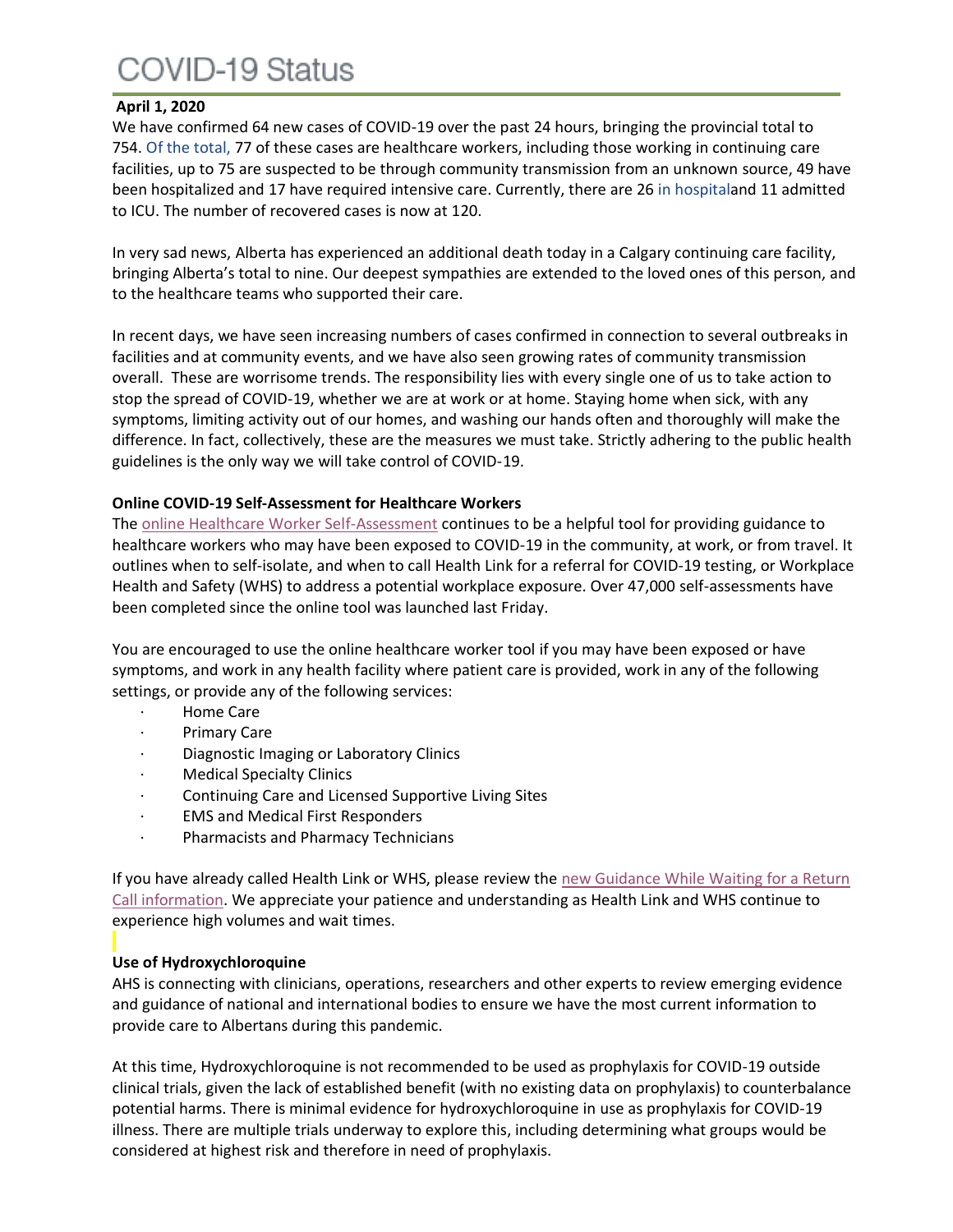Potential harms of hydroxychloroquine include serious clinical and laboratory adverse effects, potential drug interactions, and pediatric morbidity and mortality. We will continue to monitor the research and evidence for hydroxychloroquine. More information is available [here.](https://www.albertahealthservices.ca/assets/info/ppih/if-ppih-covid-19-chloroquine-hydroxychloroquine-rapid-response-report.pdf)

## **Scientific Advisory Group**

The Scientific Advisory Group (SAG) plays a key role in AHS' response to the COVID-19 pandemic. SAG undertakes a timely review of current evidence and makes recommendations to the Emergency Coordination Centre (ECC) to aid in their decision making. Questions related to any aspect of COVID-19 are within their scope, including risk for transmission, personal protective equipment, strategies for isolation, treatment strategies, and management of patients in hospitals. Watch for information briefs on these topics and more, coming your way soon.

#### **Changes to Ambulatory Clinics**

As the COVID-19 situation continues to evolve in Alberta, so do our measures and supports throughout the system. We must ensure we have the capacity to handle the anticipated surge in demand, which means changing some of the ways we currently provide care, including ambulatory services.

We are reducing our ambulatory services at this time, to free resources and care spaces that may be needed for additional capacity. We recognize that these are difficult, stressful times and that any change in service may be concerning. Our number one priority is protecting the health of Albertans, and in this extraordinary situation, we must take significant steps to do so.

We will work with referring physicians wherever possible to seek other alternative care for patients outside of our ambulatory clinics. All patients requiring urgent ambulatory care will continue to receive it.

#### **Phishing Scams**

Cybercriminals are now using phishing emails to prey on fears about COVID-19. Please be vigilant and use caution when opening any external email. These scam phishing emails often mimic legitimate COVID-19 information sources to lure you into opening attachments, clicking links that install malware on computers, or asking for your credentials to access information for fraudulent purposes.

- Never click on unexpected email links, open attachments or give information.
- Always go to [ahs.ca/covid](https://www.albertahealthservices.ca/topics/Page16944.aspx) for official updates

See [InfoCare](https://insite.albertahealthservices.ca/tools/infocare/Page24511.aspx) to learn more about COVID-19 related email phishing scams.

#### **AHS Logo is Modelling Public Health Guidance**

To demonstrate our commitment to the public health guidelines for COVID-19, and to stand by Albertans as we work to slow down the spread of the virus, AHS' logo is now modelling physical distance on the [AHS website](http://www.ahs.ca/) and our social media platforms.



# In the Zones